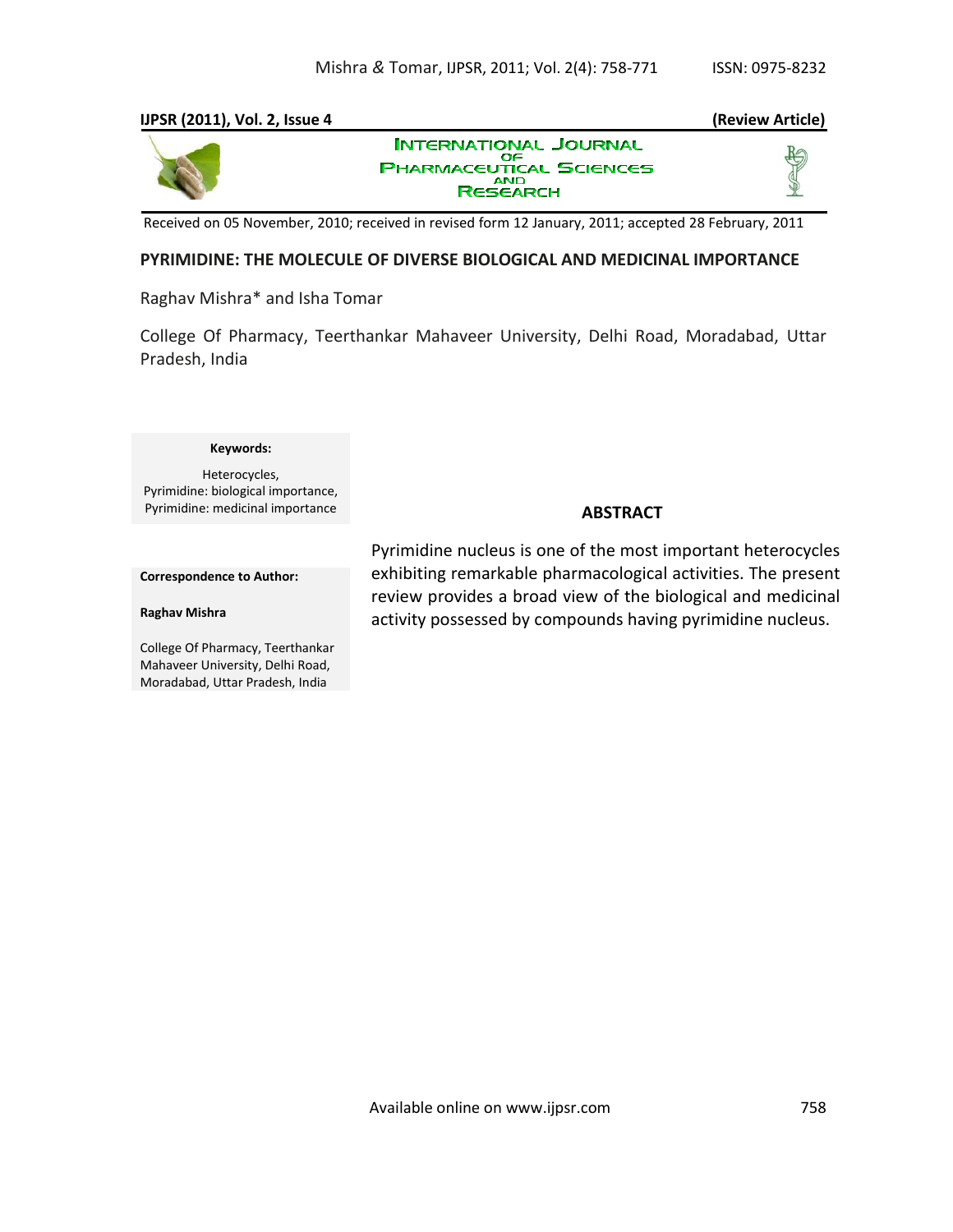**INTRODUCTION:** The practice of medicinal chemistry is devoted to the discovery and development of new agents for treating disease. The process of establishing a new drug is exceeding complex and involves talent of people from variety of disciplines  $^1$ . An important aspect of medicinal chemistry has been to establish a relationship between chemical structure and pharmacological activity  $2$ . Pyrimidine is a six membered cyclic compound containing 4 carbon and 2 nitrogen atoms and is pharmacologically inactive but its synthetic derivatives possess an important role in modern medicine.



**PYRIMIDINE**

**Biological Importance of Pyrimidine:** In medicinal chemistry pyrimidine derivatives have been very well known for their therapeutic applications. The presence of a pyrimidine base in thymine, cytosine and uracil, which are the essential building blocks of nucleic acids, DNA and RNA is one of the possible reasons for their activities  $^3$ .



Vitamins are essential for body. Pyrimidine ring is found in vitamins like riboflavin, thiamine and folic acid  $^4$ .





Pyrimidine nucleus is also present in barbituric acid and its several derivatives e.g. Veranal) which are used as hypnotics<sup>5</sup>.





**BARBITURIC ACID VERANAL** 

In addition to this, pyrimidine nucleus is also found in alloxan, which is known for its diabetogenic action in a number of animals  $^6$ .



**Medicinal Importance of Pyrimidine:** In medicinal chemistry pyrimidine derivatives have been very well known for their therapeutic applications. Many pyrimidine derivatives have been developed as chemotherapeutic agents and are widely used.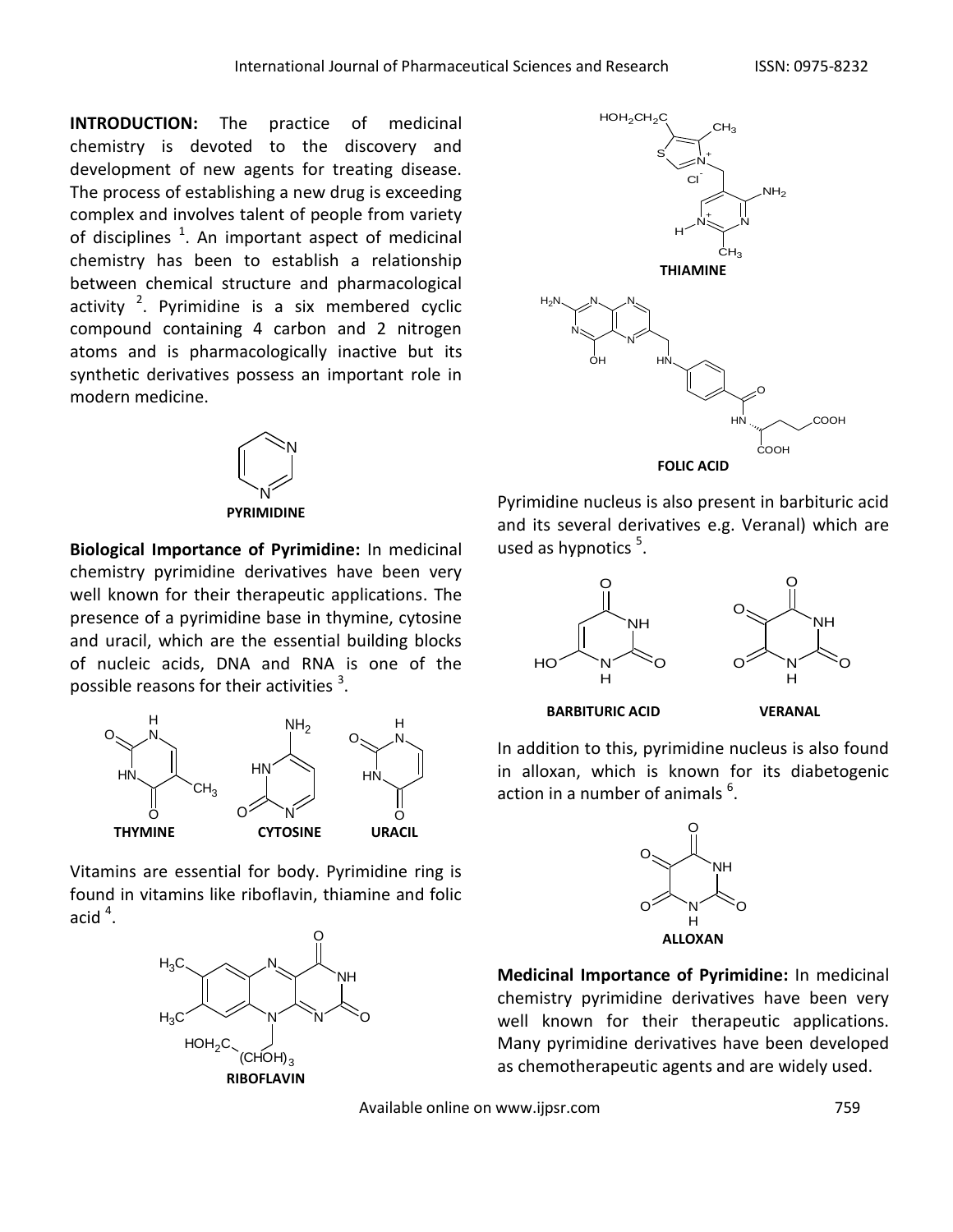**Antimicrobial Activity:** Microbes are causative agents for various types of disease like pneumonia, amoebiasis, typhoid, malaria, common cough and cold various infections and some severe diseases like tuberculosis, influenza, syphilis, and AIDS as well. Various approaches were made to check the role of pyrimidine moiety as antimicrobial agent from the discovery of molecule to the present scenario.

Hitchings, in 1948, made an important observation that a large number of 2, 4 di amino pyrimidines and some 2- amino- 4 hydroxy pyrimidines are antagonists of folic acid  $^7$ . These pyrimidines were than eventually proved as inhibitors of the enzyme dihydrofolate reductase (DHFR) <sup>8</sup>. Amongst the 2, 4-diaminopyrimidine drugs, pyrimethamine is a selective inhibitor of the DHFR of malarial plasmodia. Trimethoprim, an antibacterial drug is also a selective inhibitor and selectively inhibits bacterial DHFR  $^{9}$ .



 **PYRIMETHAMINE TRIMETHOPRIM**

Brodimoprim, is also found to be an effective antibacterial compound $^{10}$ .



Pyrimidine also shows antifungal properties. Flucytosine is a fluorinated pyrimidine used as nucleosidal anti fungal agent for the treatment of serious systemic infections caused by susceptible strains of candida and Cryptococcus  $^{11}$ .



Padamshari *et al.,* <sup>12</sup> synthesized Naptho [2, 1- b] furo [3, 2-a] pyrimidine which were useful in the preparation of pharmacologically active compound like anti-inflammatory, anti- antihelmintic and antimicrobial agents.



Where  $R=CH_3$ ,  $C_6H_5$ ;  $R'=OCH_3$ ,  $OC_2H_5$ ,  $NHC_2H_5$ ,  $NHC_6H_5$ 

Naik *et al.,* <sup>13</sup> synthesized 2-[{2 (Morpholino)-3pyridinyl- 5- thio} - 2 oxoethyl oxadiazolyl]- amino-4- (2, 4 dichloro- 5- fluorophenyl)- 6- (aryl) pyrimidines, which exhibit maximum zone of inhibition against *E.coli*, *S. aureus*, *S.typhii* and *B.subtilis*.



 $R = 4 - CH_3 \cdot C_6H_4$ ; 4-Cl. $C_6H_4$ ; 2, 4-(Cl)<sub>2</sub>.C<sub>6</sub>H<sub>3</sub>; 4-F.C<sub>6</sub>H<sub>4</sub>; 3, 4, 5- $(OCH_3)_3.C_6H_2$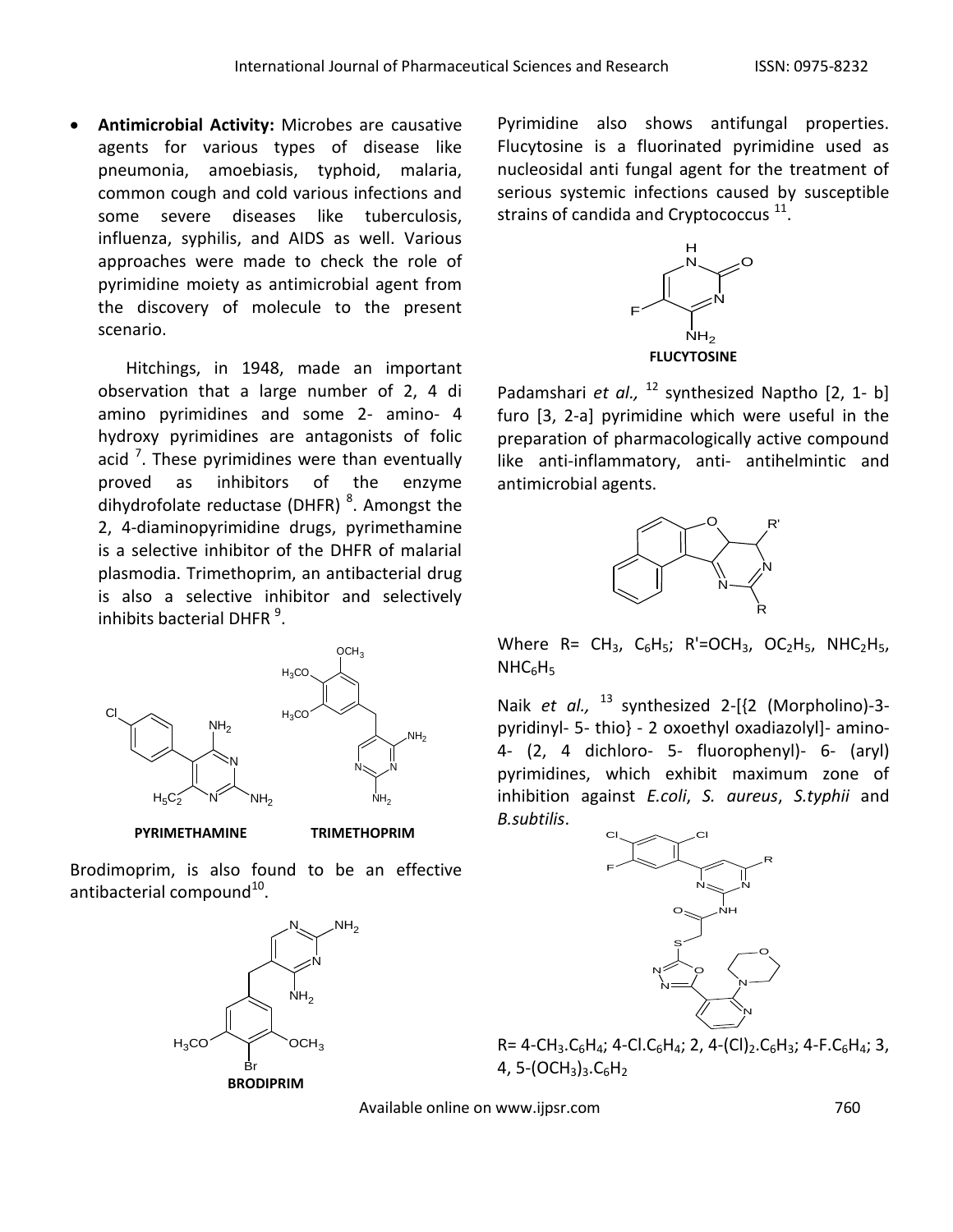Aly *et al.,* <sup>14</sup> synthesized a series of 1- glycosyl thiopyrimidines, annulated pyrimidines derivatives, pyrazolo[3, 4-d] pyrimidines, ditetrazolo[1, 5- a, 1, 5'-c] pyrimidines thieno [2, 3-d] pyrimidines derivative. The antimicrobial were determined in vitro using cup plate and paper disc method.



Mogilaiah et al., <sup>15</sup> reported 1, 8 Napthopyridine derivatives which were tested for their antibacterial activity *in vitro* against *E. coli* and *B. subtilis* using filter paper disc technique.



Where R=  $C_6H_5$ , p-CH<sub>3</sub>C<sub>6</sub>H<sub>5</sub>, CH<sub>3</sub>OC<sub>6</sub>H<sub>4</sub>, o-ClC<sub>6</sub>H<sub>4</sub> p- $ClC_6H_4$ , p-OHC $_6H_4$ 

Mishra *et al.,*  <sup>16</sup> synthesized various derivatives of pyrimidines. The fungicidal activities of the compound were evaluated against *P. infestans* and *C. falcatum* by the usual agar plate method.



 $R = C_6H_5$ , p-ClC<sub>6</sub>H<sub>4</sub>, m-NO<sub>2</sub>C<sub>6</sub>H<sub>4</sub>, p-OCH<sub>3</sub>C<sub>6</sub>H<sub>4</sub>; R'= m- $NO<sub>2</sub>C<sub>6</sub>H<sub>4</sub>$ , p- OCH<sub>3</sub>C<sub>6</sub>H<sub>4</sub>

V. Alagarsamy *et al.,* <sup>17</sup> synthesized some 2 substituted (1, 3, 4) thiadiazole(2, 3-b) tetrahydrobenzothieno [3, 2-e] pyrimidines and then screened them for anticancer, antibacterial and antifungal activities.



 $R= H$ , CH<sub>3</sub>, NHCH<sub>3</sub>, (CH<sub>2</sub>)<sub>2</sub>CH<sub>3</sub>

Rajesh Vyas *et al.,* <sup>18</sup> synthesized some 2 amino- 4, 6 diaryl substituted pyrimidines and than screened them for antibacterial and herbicidal activity.



 $R_1$ = H, Cl, Br, OCH<sub>3</sub>; R<sub>2</sub>= OCH<sub>3</sub>, H; R<sub>3</sub>= OCH<sub>3</sub>, N  $(CH_3)_2$ ; R<sub>4</sub>= OCH<sub>3</sub>, H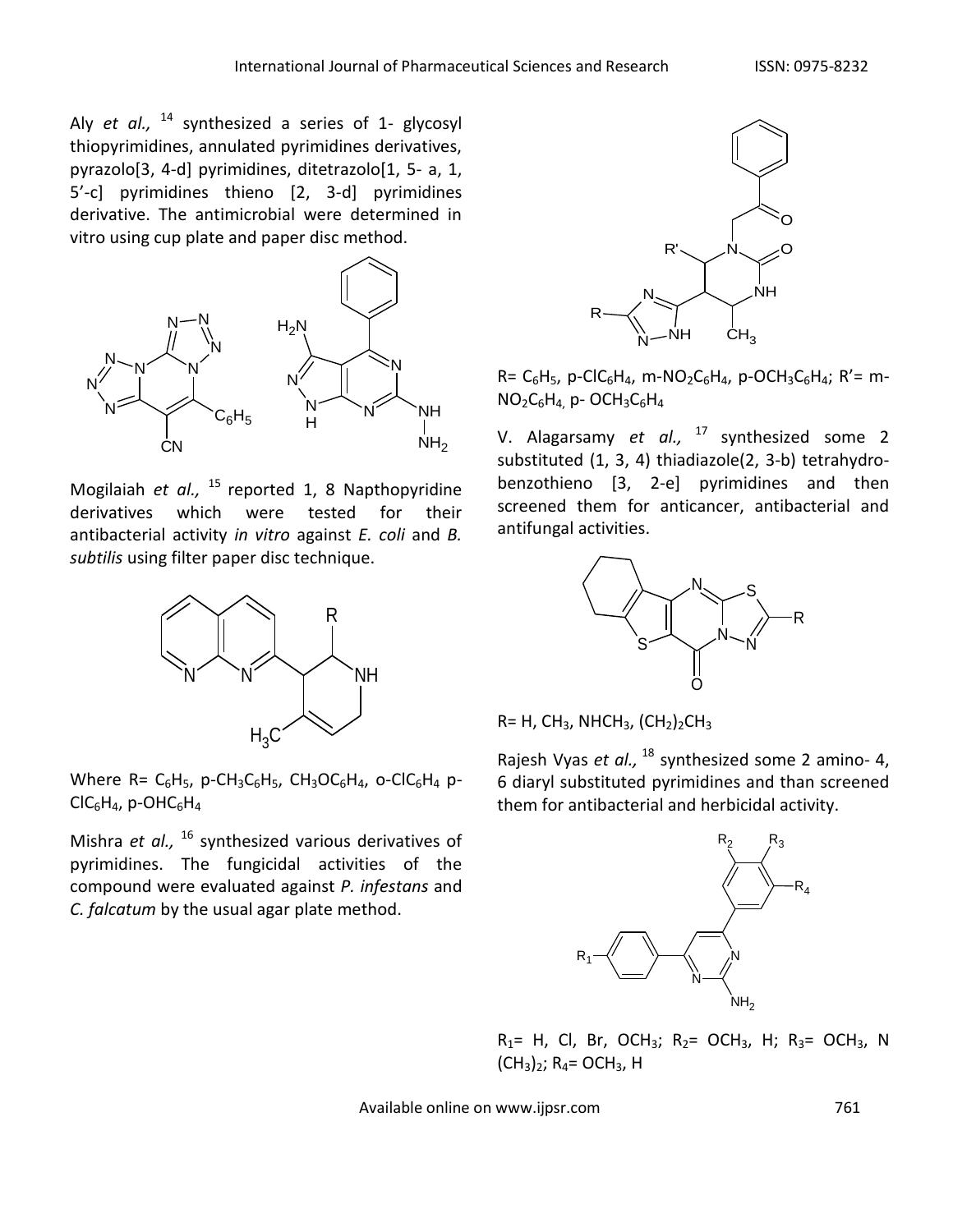In other words it can be stated that pyrimidine moiety serves as a royal warrior against almost all types of microbes.

 **Anticancer Activity:** The pyrimidine moiety with some substitution shows promising antitumor activity as there are large numbers of pyrimidine based antimetabolites. The structural modification may be on the pyrimidine ring or on the pendant sugar groups. Early metabolite prepared was 5-fluorouracil <sup>19</sup>, a pyrimidine derivative followed by 5- Thiouracil which also exhibits some useful antineoplastic activities <sup>20</sup>.



Palwinder Singh et al., <sup>21</sup> reacted 5 benzoyl/ 5carbaldehyde-/ 5- (3- phenyl acryloyl o- 6- hydroxy-1H- pyrimidine- 2, 4 diones with amines provided the corresponding enamines. The investigation for anticancer activity of molecule at 59 human tumor cell lines was done representing leukemia, melanoma and cancer of lung, colon, brain, ovary, breast as well as kidney.



 $R = H$ , CH=CH-Ph, Ph

Stephane pedeboscq *et al.,*  <sup>22</sup> synthesized 4-(2- Methylanilino) benzo[b] thieno [2, 3-d] pyrimidine (1) and 4-(2-Methoxyanilino) benzo [b] thieno[2, 3d]pyrimidine (2) which showed a similar cytotoxicity to the standard anti-EGFR geftinib suggesting a blockade of the EGFR pathway by binding to the tyrosine kinase receptor.



 $R_1 = CH_3$   $R_2 = H$  for (1)

 $R_1$ = OCH<sub>3</sub>  $R_2$ = H for (2)

Fathalla *et al.,* <sup>23</sup> synthesized a series of some new pyrimidine derivatives like 7-(2-methoxyphenyl)-3 methyl-5-thioxo-5, 6-dihydro[1, 2, 4]-triazolo[4, 3 c]pyrimidine-8-carbo-nitrile via reaction of ethyl cyanoacetate with thiourea and the appropriate aldehydes namely 2-methyl-benzaldehyde and 2 methoxy-benzaldehyde followed via reaction with different reagents. All structures were than screened for bacterial activity and anticancer activity.



Organic compounds and their complex with various ligands have found many applications in biomedicine. Al Allaf *et al.,* <sup>24</sup> describe the preparation of  $R_2$ SnCl<sub>2</sub> complex of some 4 H-pyrido [1, 2-a] pyrimidin-4-one derivatives as donating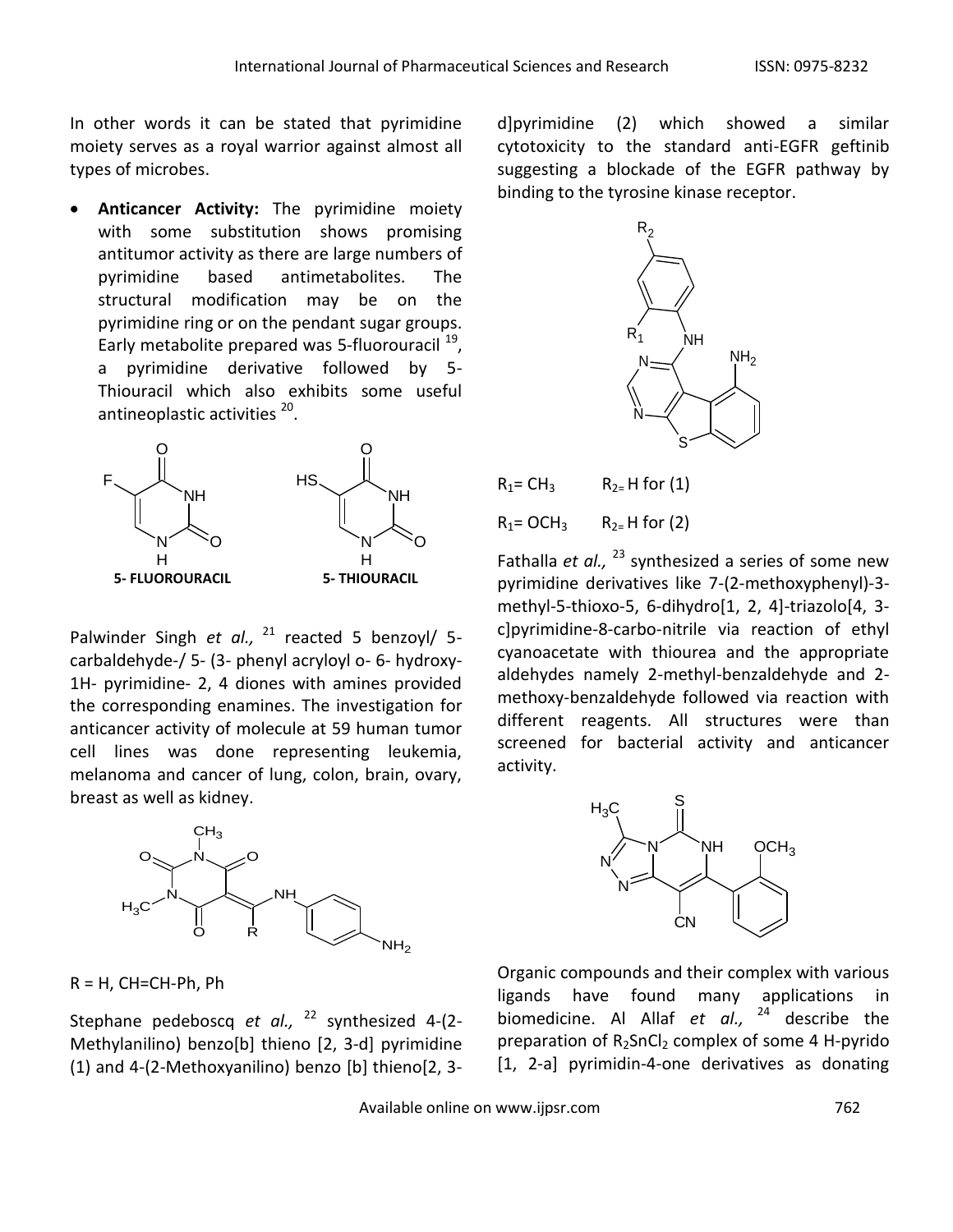ligand having multiple donor sites and examine the cytotoxic activity of some of these complex against fine tumor cell lines.



 $R_1 = H$ , 7-CH<sub>3</sub>, 8-CH<sub>3</sub>; R<sub>2</sub> = 2-CH<sub>2</sub>Br, 3-CH<sub>3</sub>COO

Silvana Raic-Malic *et al.,* <sup>25</sup> synthesized the novel purine and pyrimidine nucleoside analogues possessing a 2, 3-epoxypropyl, 2, 3-epoxypropyl ether, or 3-amino-2-hydroxypropyl moiety bonded at either N-9 of the C-6 substituted purine ring or N-1 and N-3 of the pyrimidine ring, and were evaluated for their antitumour and antiviral activities.



Guanine nucleus containing antineoplastic compounds like mercaptopurine <sup>26</sup>, tegafur <sup>27</sup> etc. were discovered after formulation of antimetabolite theory <sup>28</sup>.





 **MERCAPTOPURINE TEGAFUR**

Recently, new compounds have been developed like nimustine  $^{29}$ , uramustine  $^{30}$ , raltitrexed  $^{31}$  etc.



 **Anti-inflammatory Activity:** Pyrimidine has a remarkable pharmacological efficiency and therefore an intensive research has been focused on anti-inflammatory activity of pyrimidine nucleus. Recently two PCT international applications have been filed for 2 thiopyrimidine derivatives possessing potent activity against inflammation and immune disorders<sup>32</sup>.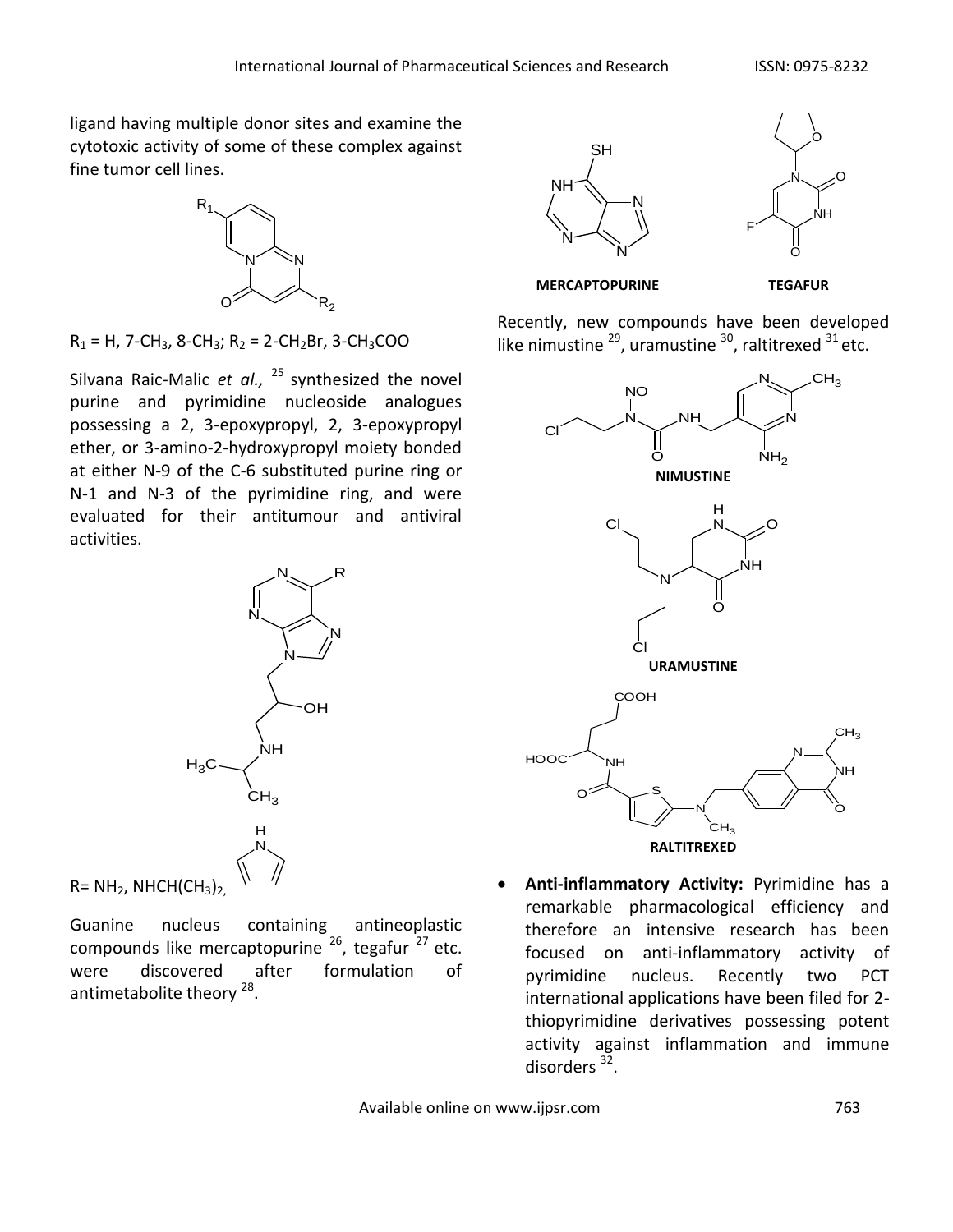Naphtho [2, 1- b] furo [3, 2- d] pyrimidine was reported by Padama shale *et al.,*  <sup>33</sup>. Carrageen induced rat paw edema method was employed for evaluating the anti- inflammatory activity. The compounds were given at a dose of 80 mg/kg body weight in albino rats weighing between 150 and 200 g. The edema was produced by injecting carrageenan solution at the left hind paw.



 $R = CH_3$ ,  $C_6H_5$ ;  $R_1 = OCH_3$ ,  $OC_2H_5$ ,  $NHC_2H_5$ ,  $NHC_6H_5$ 

Marylene Favre *et al.,*  <sup>34</sup> synthesized some substituted thieno pyrimidines-4-one and screened then for analgesic and anti-inflammatory activity.



 $R_1$ ,  $R_2$  = -(CH<sub>2</sub>)<sub>3</sub>, -(CH<sub>2</sub>)<sub>5</sub>, -(CH<sub>2</sub>)<sub>4</sub>; R<sub>3</sub> = CH<sub>3</sub>

A Cannito *et al.,*  <sup>35</sup> synthesized some 3-substituted thienopyrimidin- 4- one- 2- thiones and then screened them for analgesic and anti-inflammatory activity.



 $R_1$ ,  $R_2$ = -(CH<sub>2</sub>)<sub>3</sub>, -(CH<sub>2</sub>)<sub>4</sub>

F. Russo *et al.,*  <sup>36</sup> synthesized new thienopyrimido benzothiazole and thieno pyrimidobenzo oxazoles and then screened them for analgesic and antiinflammatory activity.



 $X=$  O, S; R<sub>1</sub>= CH<sub>3</sub>, H; R<sub>2</sub>= CH<sub>3</sub>, H, C<sub>6</sub>H<sub>5</sub>

Cenicola *et al*., <sup>37</sup> evaluated some imidazolo [1, 2-c] pyrimidines for anti-inflammatory, analgesic and antipyretic activities. Anti-inflammatory activity was studied by carrageenan- induced paw oedema in rats and fund to show activity comparable to indomethacin.



 $R_1 = CI$ , OCH<sub>3</sub>, CH<sub>3</sub>; R<sub>2</sub> = COOH, CH<sub>2</sub>COOH

Nargund *et al.,* <sup>38</sup> reported the synthesis of few substituted 2-mercapto-3-(N-alkyl) pyrimido [5, 4 c] cinnolin- 4- (3H)- ones and screened them for anti-inflammatory and antimicrobial activities. The anti-inflammatory activity was done by carrageenan induced paw oedema method.



 $R= H$ , CH<sub>3</sub>; R<sub>1</sub>= H, o-CH<sub>3</sub>, p-CH<sub>3</sub>, p-Cl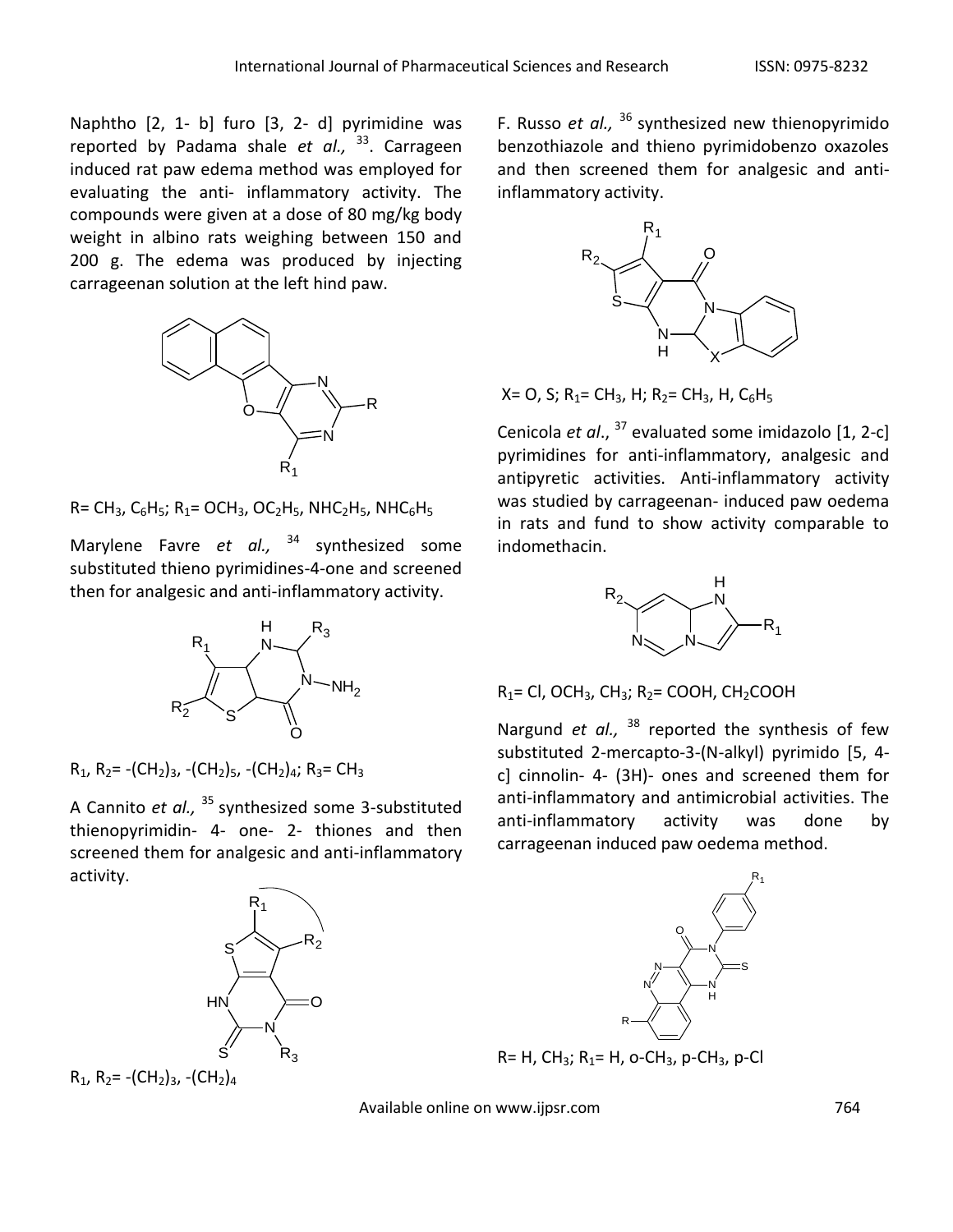Thieno tetrazolopyrimidines and thieno triazolo pyrimidine derivatives prepared by Rashand *et al.,*  $39$  compounds were tested as potent at antiinflammatory agent and derivatives showed patent activity in Carrageenan test.



Thienotriazolo pyrimidine derivative;  $(R=H, CH<sub>3</sub>;$  $R_1 = H$ ,  $CH_3$ )



**THIENOTRIAZOLOPYRIMIDINE**

**Antidiabetic Activity:** Lee *et al.,*  <sup>40</sup> synthesized some novel pyrimidines derivative having thiazolidinedione. These compounds were evaluated for their glucose and lipid lowering activity using pioglitazone and rosiglitazone as reference compound.

Desenko *et al.,* <sup>41</sup> synthesized azolopyrimidine derivatives and compounds were evaluated for hypoglycemic activity.



**Analgesic Activity:** New forms of thiamine are lipidsoluble like acetiamine, bentiamine  $42$  etc., having therapeutic use in beriberi, polyneuritis, encephalopathy, pain, malnutrition and alcoholism and especially in the treatment of long-standing insulin-dependent diabetes mellitus.



Ishwaarsinh S. Rathod *et al.,* <sup>43</sup> synthesized substituted thieno [2, 3-d] pyrimidine- 4(3H)-ones and then screened them for analgesic activity.



 $R = -CH<sub>3</sub>$ -NHPh;  $R<sub>1</sub>= R<sub>2</sub>= Ph$ , o-Anisyl

Sondhi *et al.,* <sup>44</sup> have reported anti-inflammatory and analgesic activity of synthesized pyrimidine derivatives (1 and 2).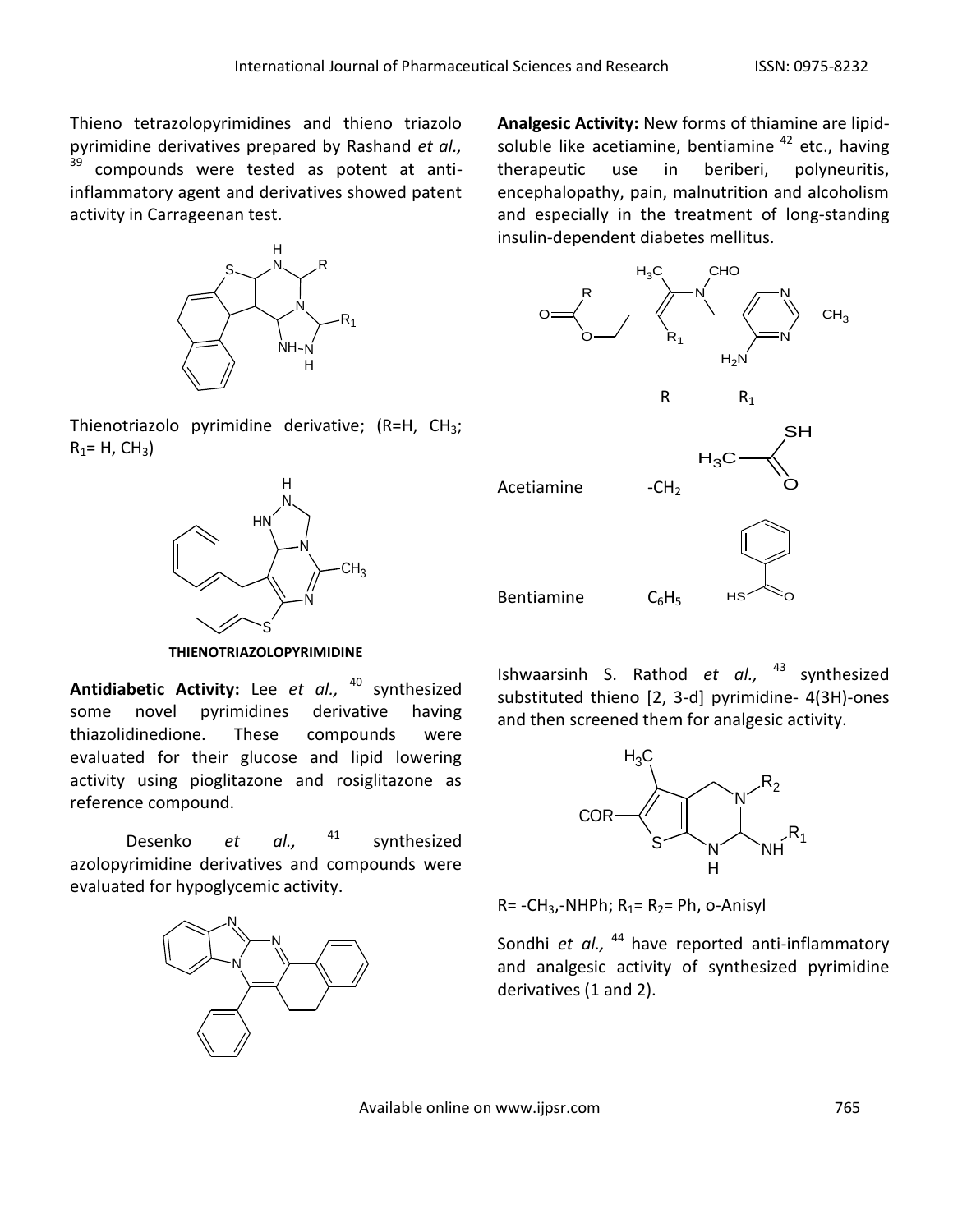

Vijay Raj *et al.,*  <sup>45</sup> synthesized some new 2-[c] phenyl- 1H- pyrazolo [3, 4- d] pyrimidin- 4- yl) acetohydrazide derivative have been prepared and screened for their analgesic activity by acetic acid induced writhing test using standard drug diclofenac sodium.



Rathod *et al.,*  <sup>46</sup> synthesized 2- aryl amino- 3- aryl-5- methyl- 6- (substituted) thione [2, 3- d] pyrimidin- 4 (3H)- ones. All the synthesized compounds were screened for the analgesic activity by tail flick method on albino rats and by writhing method on albino mice.



Afloqualone<sup>47</sup> has been evaluated as a successful anti-inflammatory agent with lower back pain patients.



A condensed pyrimidin-2-one derivative, proquazone <sup>48</sup>, has been reported to exhibit good NSAID potential.



**PROQUAZONE**

 **Platelet Aggregation Inhibition Activity:**  Nandeeshaiah et al., <sup>49</sup> reported the synthesis of which showed the blood platelet disaggregating property.



Fumiyoshi Ishikawa, *et al.,* <sup>50</sup> synthesized cyclic Guanides (Imido [1, 2-a] thienopyrimidin-2-one derivatives and then screened them for blood platelet aggregation inhibitors.

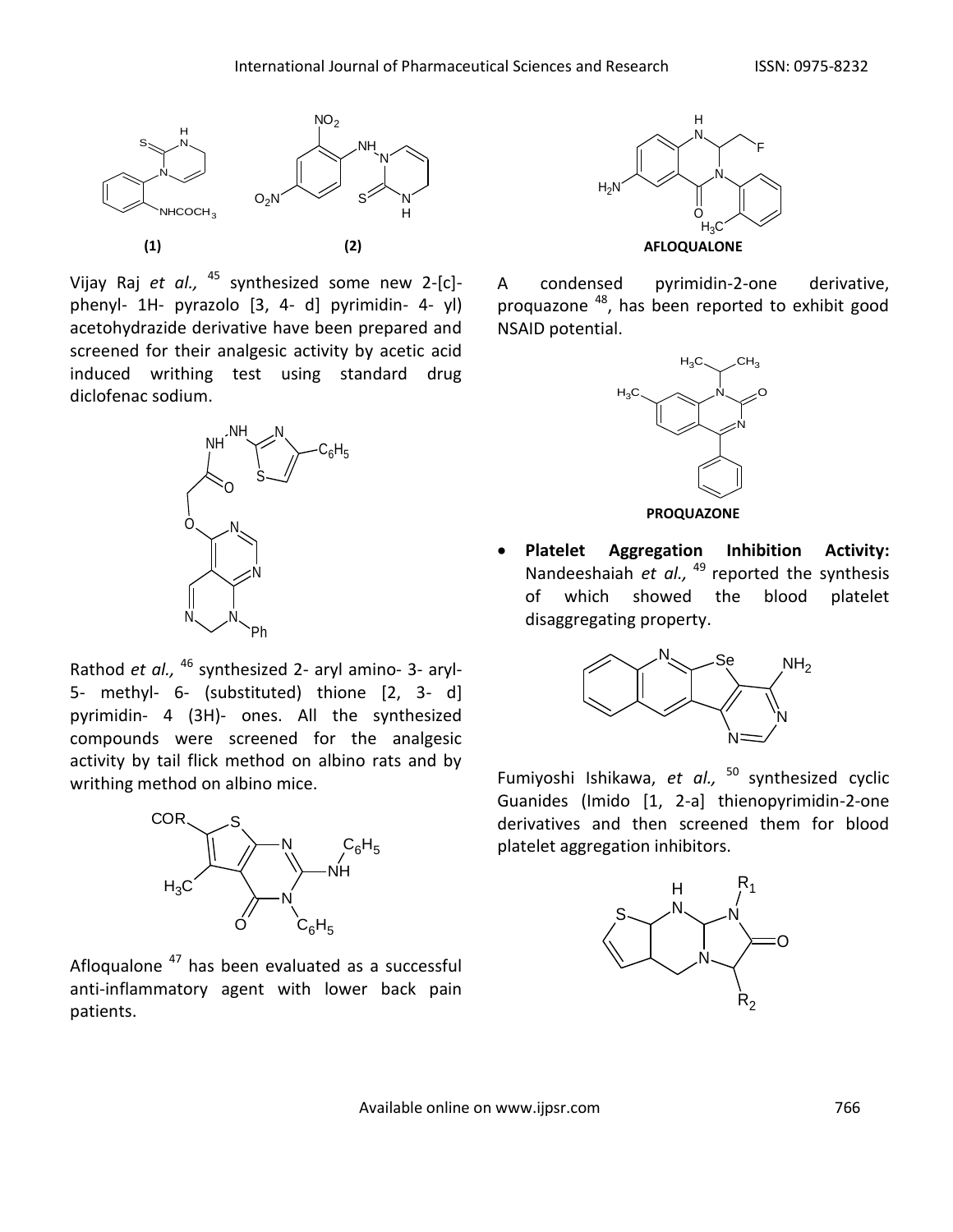**Antihypertensive Activity:** Many pyrimidine ring containing drugs have exhibited antihypertensive activity. A quinozoline derivative, prazosin, is a selective *α*1-adrenergic antagonist  $51$ . Its related analogues bunazosin  $52$ , trimazosin  $53$  and terazosin  $54$  are potent antihypertensive agents.



 $R=$  / OC

for Terazosin

Mery. B. Press *et al.,*  <sup>55</sup> synthesized furo [3, 4-d] pyrimidines-2, 4- dione derivatives, analogues of thienopyrimidines-2, 4-diones and then screened them for antihypertensive activity.



Russell *et al.,*  <sup>56</sup> synthesized thienopyrimidine diones derivatives and then screened them for antihypertensive agent.



 $R = 2$ -OCH<sub>3</sub>, 3-OCH<sub>3</sub>, H

Ketanserin  $57$  has a similar effect and is an antagonist of both *a*1-adrenergic and serotonin-S2 receptors. A triaminopyrimidine derivative, minoxidil, whose mechanism of action and therapeutic action are similar to prazosin, has been introduced in therapy for its side effects, in the treatment of alopecia, male baldness etc., <sup>58</sup>.



 **CNS Activity:** Agents involved in this category include sedatives, hypnotic, anticonvulsants, anxiolytic agents, pyrimidine anaesthetics etc. Large variety of barbiturates are used as CNS active agents and are classified as short, intermediate and long acting depending upon duration of action <sup>59</sup>.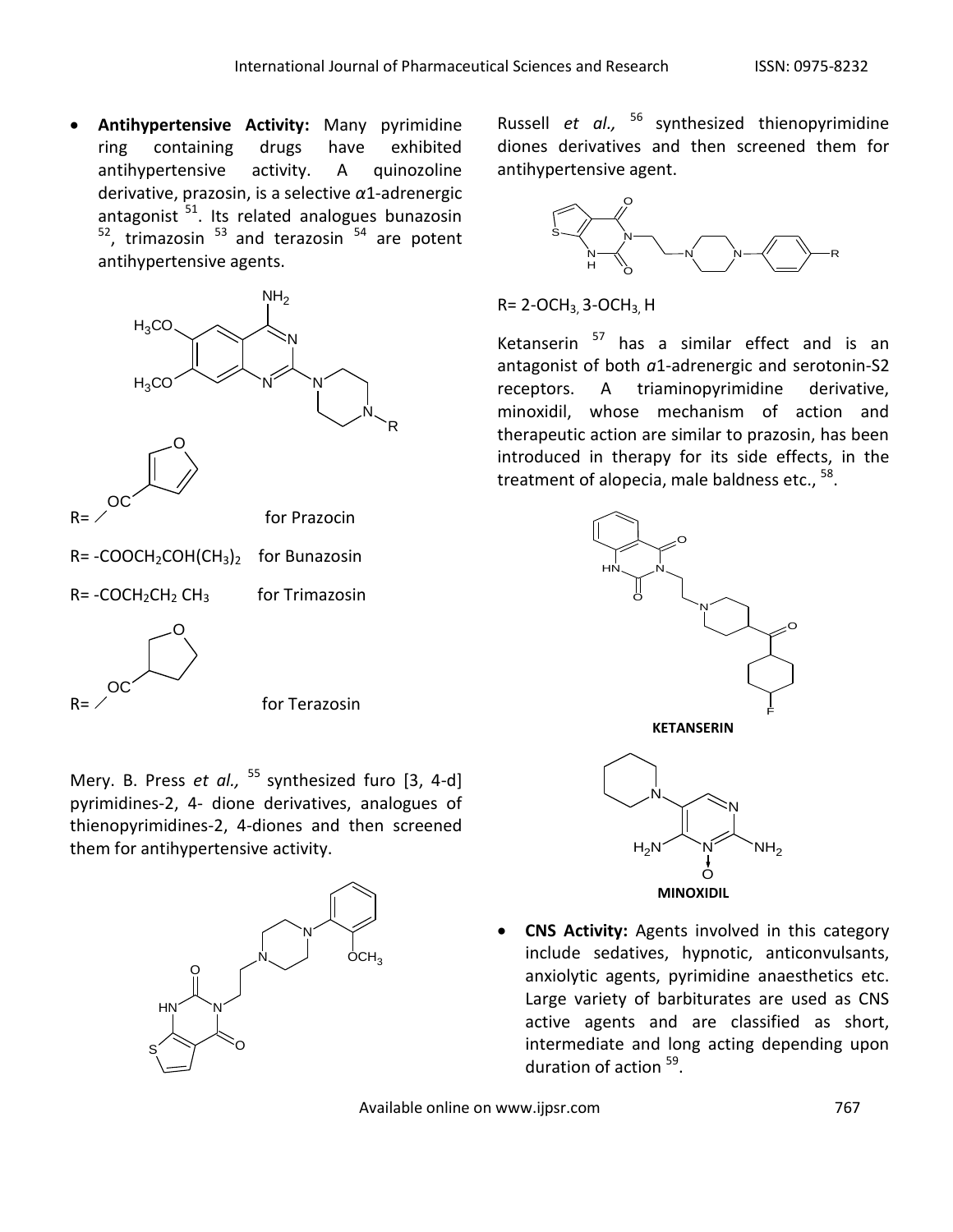

Gupta *et al.,*  <sup>60</sup> synthesized a series of nitrophenyl 4, 4, 6 trimethyl, 1 H, 4H pyrimidine 2 thiols (NPTP) and tested their anticonvulsant activity in mice against maximal electro shock and metrazol (MET) induced convulsions.



Song Qing WANG *et al.,* <sup>61</sup> reported the synthesis of twelve new 5-methyl-7-substituted pyrazolo [1, 5 a] pyrimidine-3-carbonitrile derivatives by using simple starting materials such as propane dinitrile and triethyl orthoformate and were screened for hypnotic activity.



 $R= H$ ,  $R' =$  Allyl

 $R= H$ ,  $R'= CH<sub>2</sub>Ph$ 

 $R = R' = CH_2Ph$ 

Risoperidone is an antipsychotic drug, which is a structural hybrid of butyrophenone and can be used as anxiolytic, antidepressant and antiparkinsonian drug <sup>62</sup>.



A pyrimidine analogue, thimylal is a short acting general anaesthetic drug <sup>63</sup>.



 **Miscellaneous Activity:** Rahaman *et al.,* 64 synthesized novel pyrimidines by the condensation of chalcones of 4΄-piperazine acetophenone with guanidine HCl. The recorded % of histamine inhibition showed significant antihistaminic activity when compared to the reference antihistaminic drug mepiramine.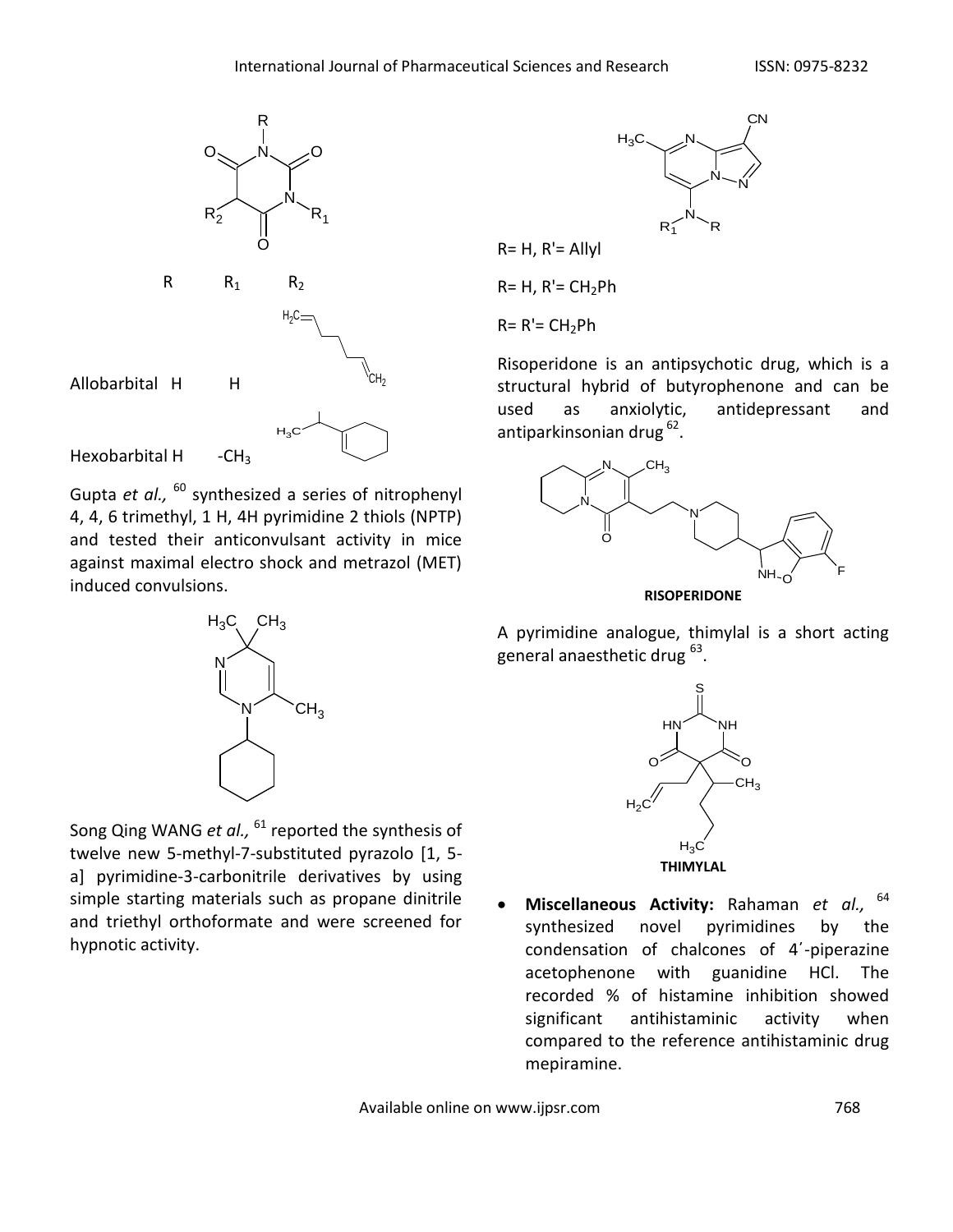

Aymn E. Rashad *et al.,*  <sup>65</sup> synthesized several derivative (1, 2) containing dihydronaphtho-, naphtho[2, 1-b] thiophene- and thieno [2, 3-d] pyrimidine ring systems starting from 2-amino-4,5 dihydronaphtho [2, 1-b] thiophene-1 carbonitrile and were tested for antiviral activity against H5N1 virus.



A small library of 20 tri-substituted pyrimidines was synthesized by Anu *et al.,* <sup>66</sup> evaluated for their *in vitro* anti-malarial and anti-tubercular activities. Out of the total screened compound, 16 compounds have shown in-vitro anti-malarial activity against *Plasmodium falciparum* in the range of 0.25- 2μg/ml and 8 compounds have shown anti- tubercular activity against Mycobacterium tuberculosis at a concentration of 12.5 μg/ml.



Sugiyama *et al.,*  <sup>67</sup> synthesized condensed thieno pyrimidines (2, 3- dihydro- 5H- oxazolo thieno pyrimidine) derivatives and then they are screened for gastric antisecretory activity.



Erric A. Meade *et al.,*  <sup>68</sup> synthesized analogues of 4 benzylamino-2, 7-H-pyrrolo [2, 3-d] pyrimidines and then screened them for their anxiolytic activity.



Chamanlal J. Shishoo *et al.,*  <sup>69</sup> synthesized 2 substituted thieno [3, 2-d] pyrimidin-4(3H)-one and screened for QSAR relationship of antihyperlipaemic.



 $R = CH<sub>3</sub>$ , CH<sub>2</sub>Cl, CHCl<sub>2</sub>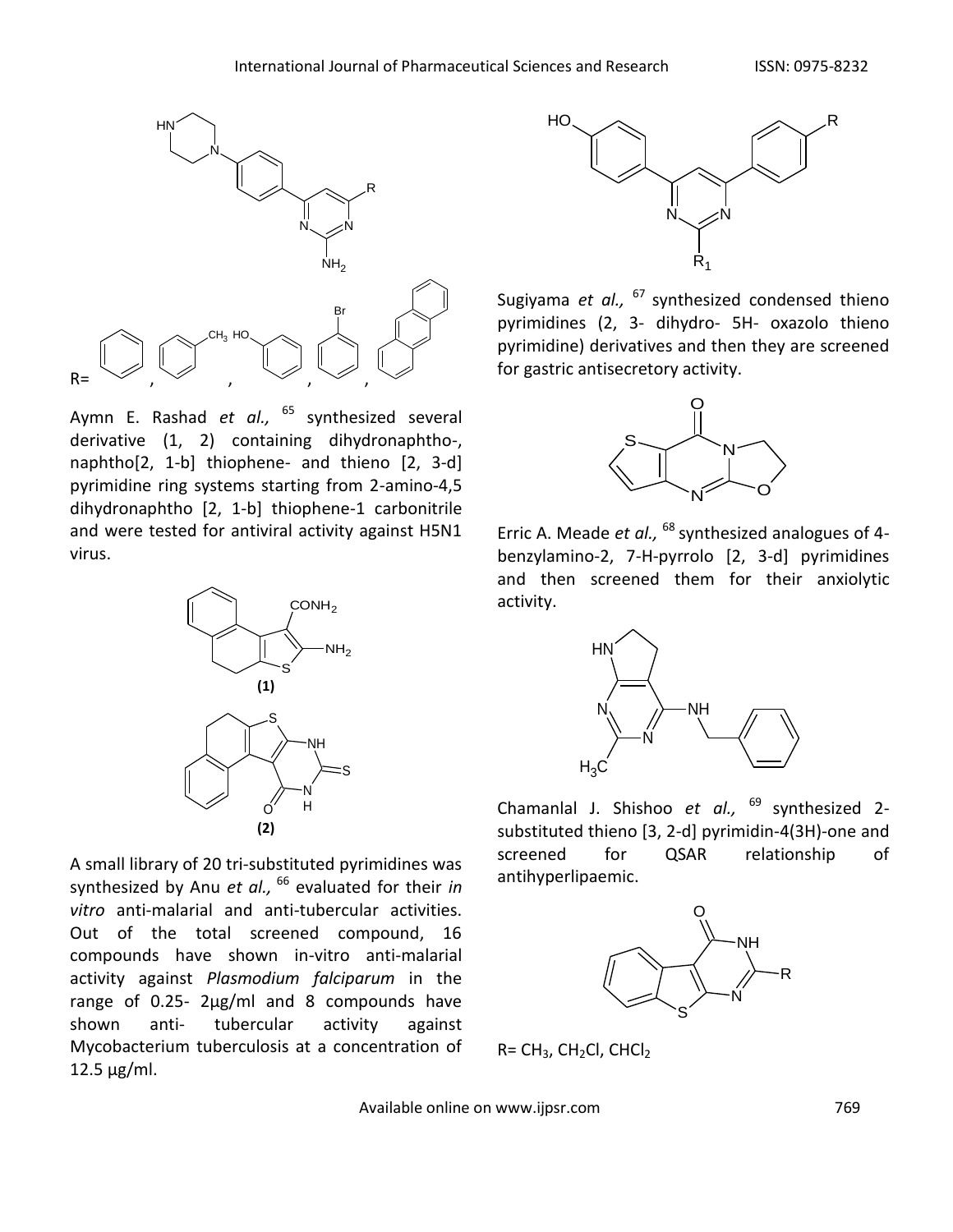Apart from these activities, pyrimidines also possess diuretic, antianthelmentic and calcium channel blocking activity<sup>70</sup>.

**CONCLUSION:** Pyrimidines occupy a distinct and unique place in our life. This heterocyclic moiety has great biological and medicinal significance. A vast literature has been accumulated over the years and chemistry of pyrimidines continues to be a blossoming field. The biological profiles of this new generation of pyrimidine represent much progress with regard to the older compounds.

### **REFERENCE:**

- 1. Delgado JN and Remers WA; Wilson and Giswold's-Textbook of Organic Chemistry Medicinal and Pharmaceutical Chemistry; 10th ed. Philadelphia: Lippincott Raven; 1998.
- 2. Miller D; Remington- The Science and Practice of Pharmacy; 19th ed. Pennsylvania: MACK Publishing Company; 1995; 425.
- 3. Amir M, Javed SA and Kumar H; Indian J. Pharm. Sciences; 2007; 69(3); 337-343.
- 4. Cox RA; Quart. Rev.; 1968; 22; 499.
- 5. Jain MK, Sharnevas SC; Organic Chem.; 2008; 3; 997-999.
- 6. Eussell JA; Annu. Rev. Biochem.; 1945; 14; 309.
- 7. Hitchings GH, Elion GB, Wanderers H and Falco EA; J. Biol. Chem.; 1948; 174; 765.
- 8. Futterman S; J. Biol. Chem.; 1957, 228; 1031.
- 9. Cheng CC and Roth B; In Progress in Medicinal Chem. (eds Ellis GP and West GB), Butterworths London; 1982; 19; 267.
- 10. Kompis I and Wick A; Helv. Chim. Acta; 1977; 60; 3025.
- 11. Polak A. and Scholer HJ; Chemotherapy; 1975; 21; 113.
- 12. Padamshari B, Vaidya VP and Vijayayakumar ML; Indian J. Hetero. Chem.; 2002; 12; 89-94.
- 13. Naik TA and Chikhalia KH; E-Journal of Chem.; 2007; 4(1); 60-66.
- 14. Aly and AA, Chinese J. of Chem.; 2005; 23; 211-217.
- 15. Mogilaiah K and Sudhakar GR; Indian J. Hetero. Chem.; 2003; 42B; 636-640.
- 16. Mishra A and Singh DV; Indian J. Hetero. Chem.; 2004; 14; 43-46.
- 17. Alagarsamy V, Pathak US, Rajasolomon V, Meena S, Ramseshu KV, Rajesh R; Indian J. Hetero. Chem.; 2004; 13; 347.
- 18. Vyas R, Udaibhan Gahlot S, Verma BL, Indian J. Hetero. Chem; 2003; 13; 115.
- 19. Callery P and Gannett P; Cancer and Cancer Chemotherapy: In Foye's Principles of Medicinal Chemistry (eds Williams DA and Lemke TL), Lippincott Williams and Wilkins, Philadelphia; 2002; 934–935.
- 20. Al Safarjalani ON, Zhou XJ, Ras RH, Shi J, Schinazi RF, Naguib FN and El KouniMH; Cancer Chemotherapy Pharmacology; 2005; 55; 541–551.
- 21. Singh P, Kaur J and Paul K, Indian J. Chem.; 2008; 47B; 291- 296.
- 22. Pedeboscq S, Gravier D, Casadebaig F, Hou G, Gissot A, Giorgi FD, Ichas F, Cambar J, Pometan J; Eur. J. Med. Chem.; 2010(45); 2473-2479.
- 23. Fathalla OA, Zeid IF, Haiba ME, Soliman AM, Abd- Elmoez and El- Serwy WS; World J. Chem.; 2009; 4 (2); 127-132.
- 24. Talal A, Allaf KA andRedna I; Applied Organo-metallic Chem.; 1996; 10; 47.
- 25. Malic S, Grdisab M, Pavelicb K, Mintasa M; Eur. J. Med. Chem.; 1999; 34; 405−413.
- 26. Burchenal JH et al; Blood; 1953; 8; 965.
- 27. Giller SA, Zhuk RA and Lidak MIU, Dokl. Akad. Nauk; SSR; 1967; 176; 332.
- 28. Remers WA; Antineoplastic Agents: In Wilson and Gisvold's Textbook of Organic Medicinal and Pharmaceutical Chemistry (eds Delgado JN and Remers WA); Lippincott Williams and Wilkins, Philadelphia; 1998; 366–368.
- 29. Weller M, Muller B, Koch R, Bamberg M and Krauseneck P; J. Clin. Oncol. 2003; 21; 3276–3284.
- 30. Kennedy BJ, Torkelson JL and Torlakovic E; Cancer; 1999; 85; 2265–2272.
- 31. Horton TM et al; Clin. Cancer Res.; 2005; 11; 1884–1889.
- 32. Belema M, Bunker A, Nguyen V, Beaulieu F, Ouellet C, Marinier A, Roy S, Yung X, Zhang Y, Martel and Zuci C; PCT Int. Appl. WO 2003084, Through Chem. Abstr.; 2003; 139; 337987x.
- 33. Padmashali B, Vaidya VP and Vijaya Kumar ML, Indian J. Hetero. Chem.; 2002; 12; 89-94.
- 34. Marylenefavre, Cuong Luu Duu, Francios Huguet, Chantal Gaultier; J. Med. Chem.; 1998; 23; 453.
- 35. Cannito A, Perrissin M, Luu-Duc C, Huguet F, Gaultier C, Narcisse G; Eur. J. Med. Chem.; 1990; 25; 635.
- 36. Russo F, Romeo G, Caruso A, Cutuli V, Amore D and Santagati NA; Eur. J. Med. Chem.; 1999; 29; 569.
- 37. Cenicola, Donnoli D, Stella L, Paola CD, Constantino M, Anignente E, Arena F, Luraschi E and Saturnino C, Pharmacology Res.; 1990; 22; 80.
- 38. Nargund LVG, Badiger VV and Yarnal SM; J. Pharm. Sci.; 1992; 81; 365.
- 39. Rashand AE, Heikal OA and Abdul Megeig FME, Heteroatom Chemistry; 2005; 16; 226-234.
- 40. Lee HW and Kim BY; Euro. J. Med. Chem.; 2005; 4; 662.
- 41. Desenko SM, Lipsum VV and Gorbenko NI, J. Pharm. Chem.; 1995; 29; 265.
- 42. Gauthier B; Ann. Pharm. Fr; 1963; 21; 655.
- 43. Ishwaarsinh Rathod S, Ajay Pillai S and Vikas Shirsath S; Indian J. Heterocyclic Chem.; 2000; 10; 93.
- 44. Sondhi SM, Verma RP; Indian Drugs; 1999; 36(1); 50.
- 45. Vijaya Raj KK, Naryana B and Ashalatha BV; J. Pharmacology and Toxicology; 2006; 6; 559.
- 46. Rathod IS, Pillai AS and Shirsath VS; Indian J. Heterocyclic Chem.; 2000; 10; 93.